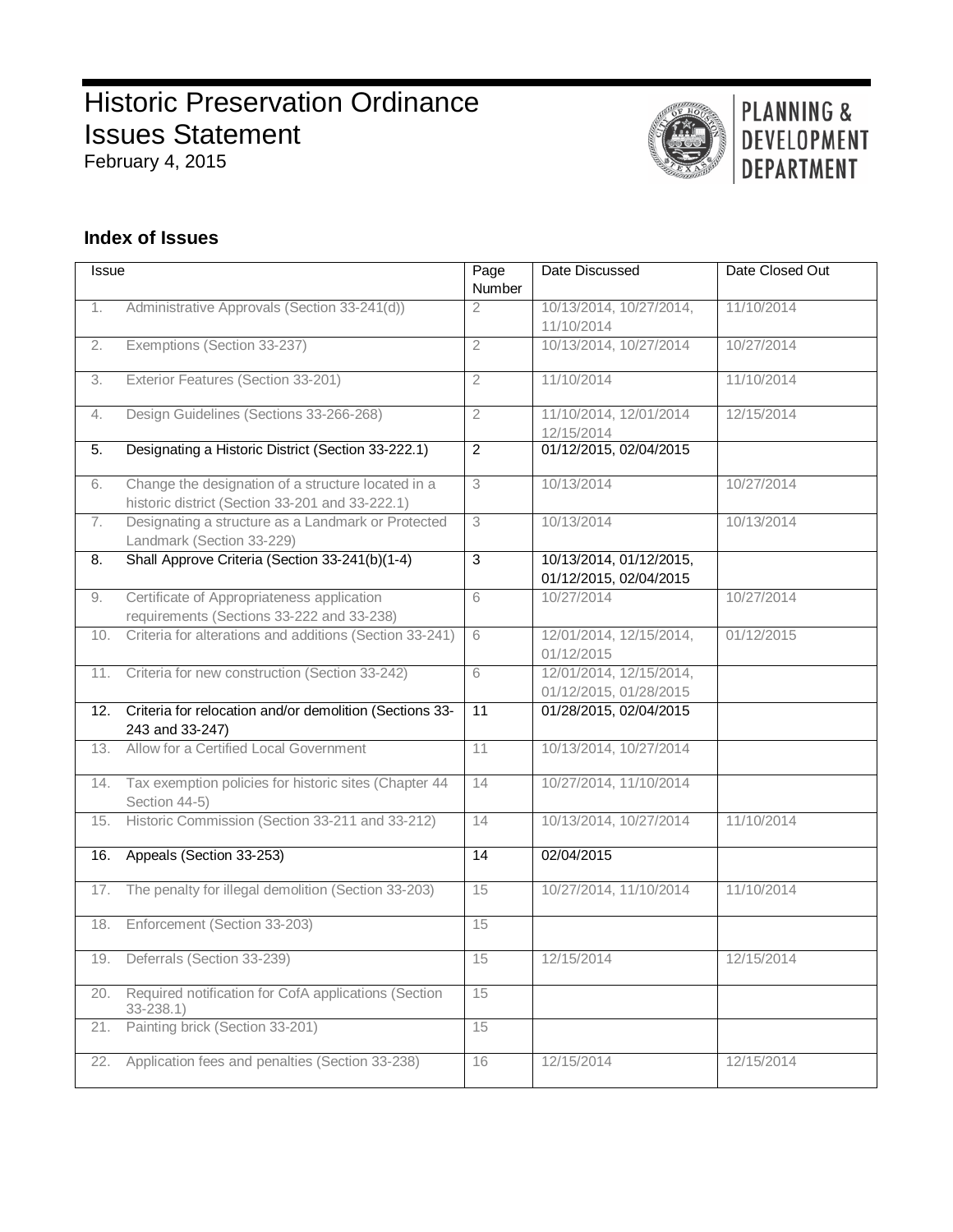## **1. Administrative Approvals (Section 33-241(d))**

This item is closed out.

## **2. Exemptions (Section 33-237)**

This item is closed out.

**3. Exterior Features (Section 33-201)**

This item is closed out.

<span id="page-1-0"></span>**4. Design Guidelines (Sections 33-266-268)**

# **5. Designating a Historic District (Section 33-222.1)**

**Issue:** Administration of the process for creating recent historic districts illustrated some aspects of the Code that create confusion and could lead toward a district that is less than optimal. Examples include the limitation on the number of lots that can be included in an application, imprecise terminology, and confusion on what the Director's authority is regarding the configuration of the District following the survey period. In addition, some members of the community have expressed an interest in ensuring new district boundaries are more logical and cohesive.

**Approach:** Clarify terminology. Determine whether there should be a limitation that a district cannot contain more than 400 tracts. Clarify whether the Director may create more than one proposed district based on the returned support forms. Also, consider creating a process to add adjacent properties to existing districts upon petition by property owner(s).

# **Proposed Change (01/12/2015):**

- Change the terminology "Proposed District" to "Survey Area" throughout the application procedures. Use a consistent "support form" instead of "response cards", "cards" or "ballots"
- Remove the limitation that the Survey area shall not include more than 400 tracts of land, or if a proposed district falls entirely within one platted subdivision, the boundaries may include up to 500 tracts
- Specifically allow the Director to modify the boundaries of the Survey area into one or more Proposed Districts, based on the response of the support forms
- Create a process by which properties adjacent to and outside a district may be added upon petition

## **Committee Discussion (01/12/2014):**

The Committee generally agreed with the recommendations from the staff. There was concern about how much the district shape could change after the survey area ends. It was suggested that if a District shape is significantly altered before it is sent to the HAHC for review, then the HAHC should have the option to defer the decision for more public comments. In that case, it would be necessary for the 180 days to be extended.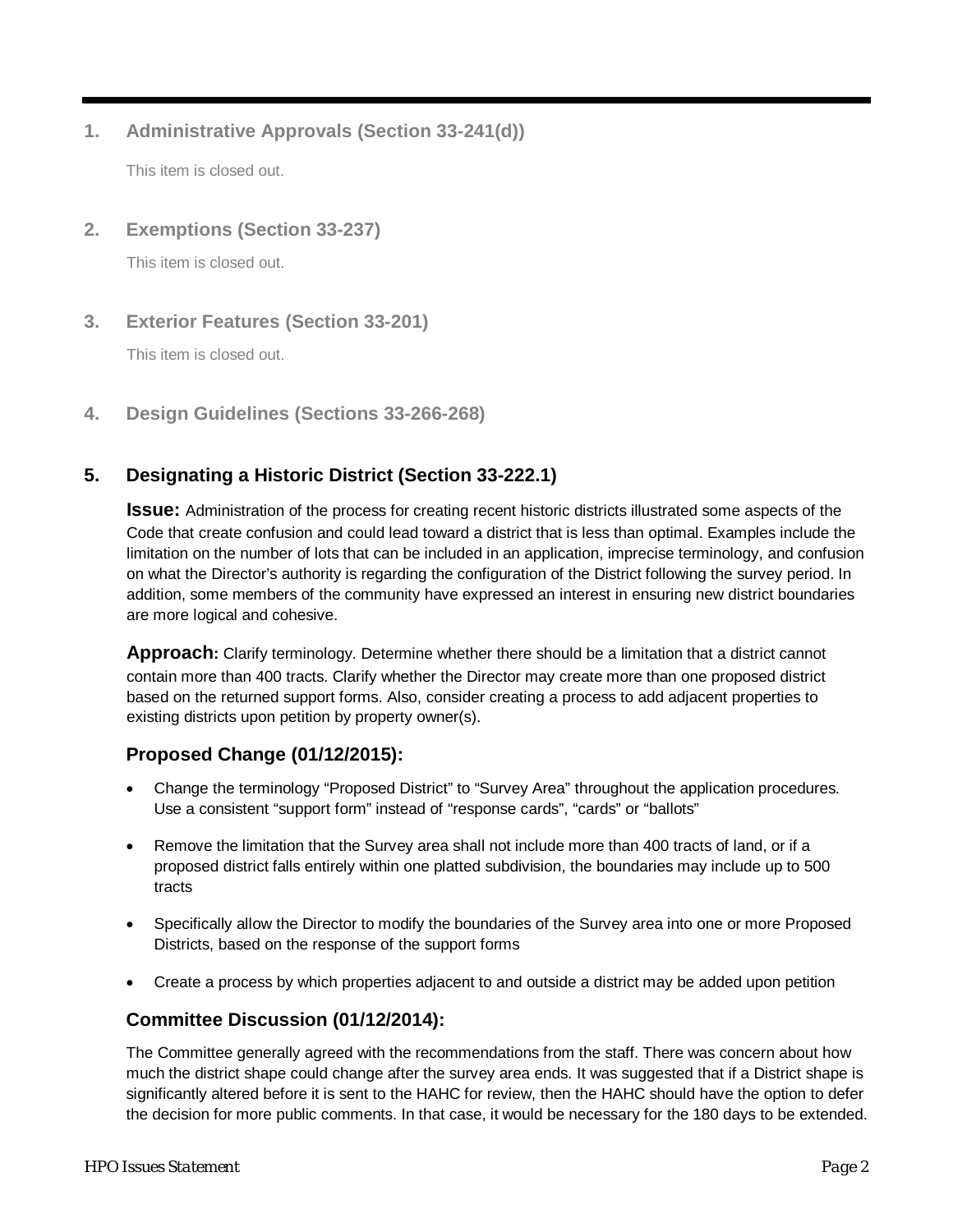The Committee agreed that the Commission should be able to extend the time if necessary. The other issued the Committee discussed is that no response on a survey card means" no." They discussed whether it should be counted as a "yes" or whether it should be neutral. Commissioner Mod was going to request information from the THC to see how it is handled in most other cities.

**6. Change the designation of a structure located in a historic district (Section 33-201 and 33-222.1)**

<span id="page-2-0"></span>This item is closed out.

**7. Designating a structure as a Protected** Landmark (Section 33-229)

This item is closed out.

# <span id="page-2-1"></span>**8. Shall Approve Criteria (Section 33-241(b)(1-4)**

**Issue:** There are three types of projects that, when they meet very narrowly defined criteria, *shall be approved* by the HAHC. The criteria are unclear and have been misinterpreted by applicants.

**Approach:** Clarify the definition of a Shall Approve to accomplish the following:

- Make Shall Approves an administrative approval by the Director.
- Limit the number of Shall Approves per structure to one for the life of the structure.
- Clarify that #4 is not a separate criterion, but instead a required part of each of the three Shall Approve scenarios.

#### **Current Language:**

*The HAHC shall issue a certificate of appropriateness for the alteration, rehabilitation, restoration, or addition to a contributing structure in an historic district upon finding that the application satisfies the criteria in subsection (a) or the following criteria, as applicable. The HAHC shall approve an application for an addition to a contributing structure that satisfies the following criteria:*

- *(1) An addition taller than any point of the roof of the structure conforms to the following standards:*
	- *a. The addition does not encroach into the front half of the existing structure, measured from the front façade of the existing structure to the farthest point of the rear of the existing structure from the front façade;*
	- *b. The plate height of the addition does not exceed 1.25 times the plate height of the existing structure; and*
	- *c. The roof of the new addition does not deviate from the roof pitch of the existing structure.*
- *(2) For new additions that are not taller than any part of the roof of the structure and are adjacent to the sides of the front façade of the existing structure, the new addition conforms to the following standards:*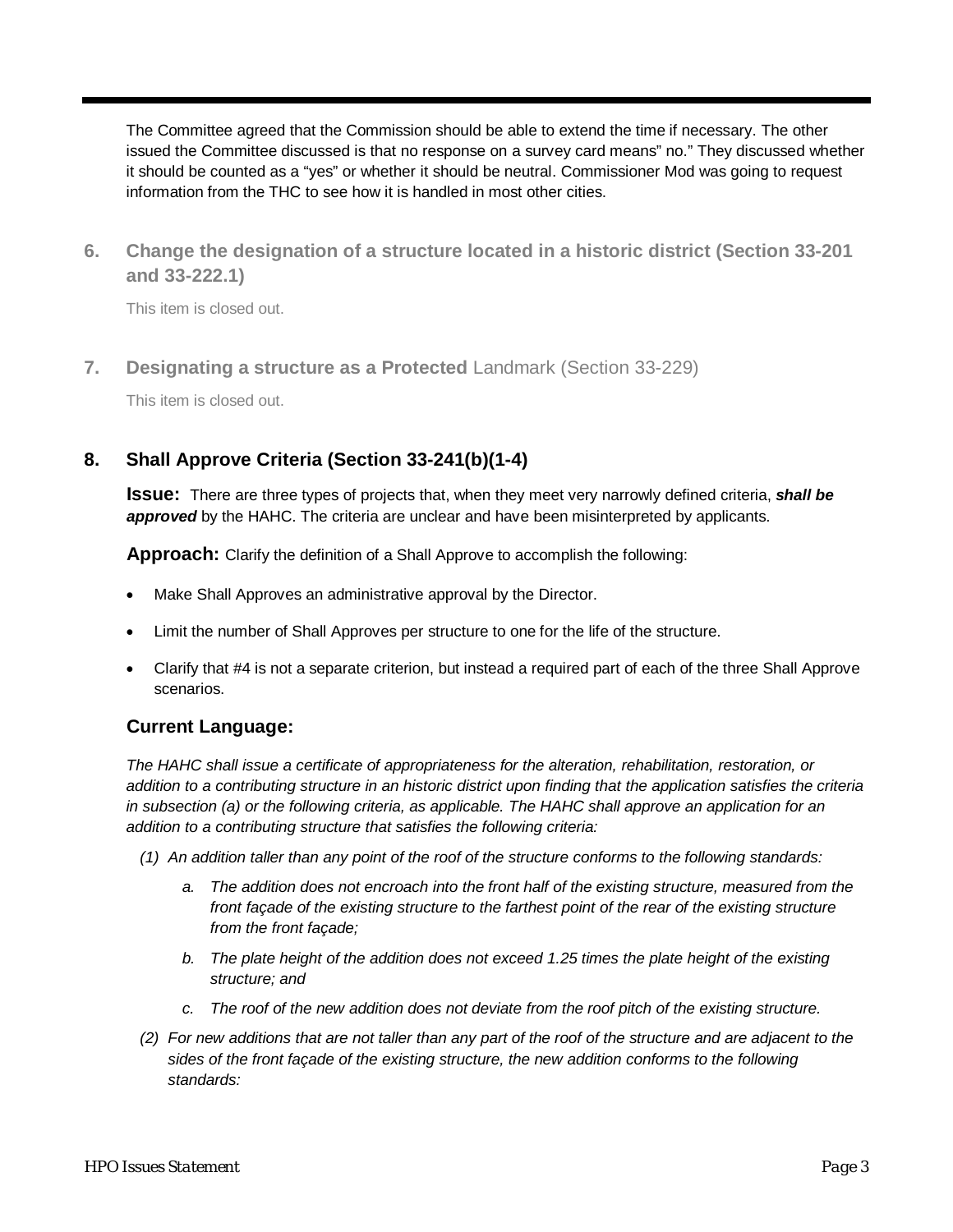- *a. The addition does not encroach into the front thirty percent of the total depth of the existing structure, measured from the front façade of the existing structure to the farthest point of the rear of the existing structure from the front façade;*
- *b. The addition is not wider, as measured from the side adjacent to the front façade, than half of the distance that the addition is actually set back from the front facade. For example, if an addition is set back forty percent of the total depth of the existing structure from the front façade, the addition may not be wider than twenty percent of the total length of the existing structure; and*
- *c. The roof of the new addition does not deviate from the roof pitch of the existing structure except for cross gable roofs.*
- *(3) For new additions that are not taller than any point of the roof of the existing structure and do not*  encroach past the farthest point of the rear of the existing structure from the front façade, the roof of *the new addition does not deviate from the roof pitch of the existing structure except for cross gable roofs.*
- *(4) No original building materials are removed from the portion of the structure from the front façade to the addition.*

## **Proposed Language:**

*The Director may approve a certificate of appropriateness for one of the following additions to a contributing structure in a historic district. Only one of the following additions may be approved for each structure over the life of that structure.*

- *(1) For a new partial second story addition on top of a one-story structure that does not extend outside the footprint of the existing structure and conforms to the following standards:*
	- *a. The addition does not encroach into the front half of the existing structure, measured from the front façade of the existing structure to the farthest point of the rear of the existing structure*
	- *b. The plate height of the addition does not exceed the plate height of the existing structure;*
	- *c. The roof pitch of the new addition does not exceed the roof pitch of the existing structure; and*
	- *d. No other alterations are proposed for the structure except removal of roof materials at the location the addition connects to the structure, as well as removal of inappropriate materials and replacement with appropriate materials.*
- *(2) For new side additions adjacent to only to one side of the existing structure, that does not extend past the existing rear wall of that side and conforms to the following standards:* 
	- *a. The addition does not encroach into the front thirty percent of the total depth of the existing structure, measured from the front façade of the existing structure to the farthest point of the rear of the existing structure;*
	- *b. The addition is not wider, as measured from the side adjacent to the front façade, than half of the distance that the addition is actually set back from the front facade. For example, if an addition is set back forty percent of the total depth of the existing structure from the front façade, the addition may not be wider than twenty percent of the total length of the existing structure;*
	- *c. The roof pitch of the new addition does not deviate from the roof pitch of the existing structure; and*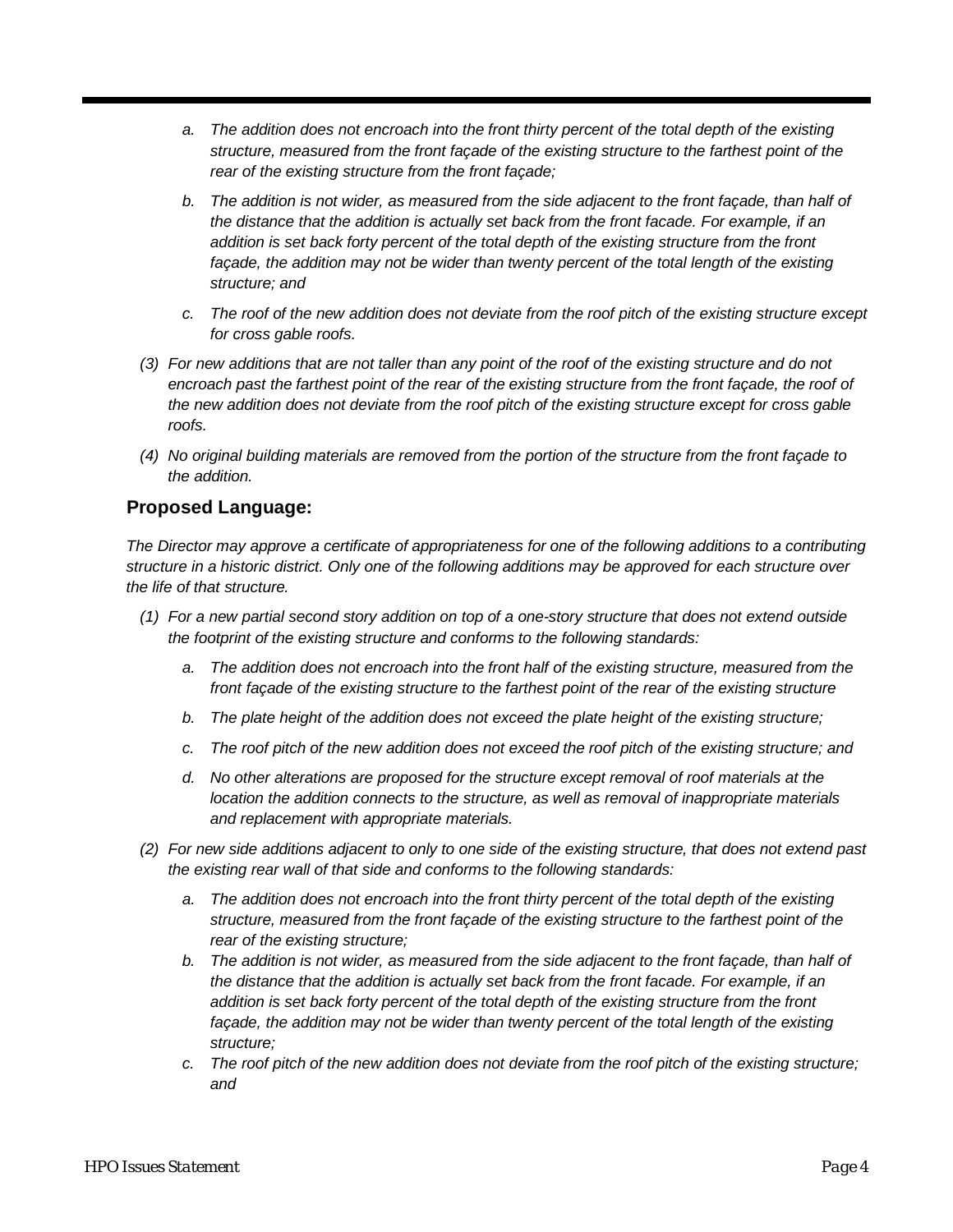- *d. No other alterations are proposed for the structure except removal of materials at the location the addition connects to the structure, as well as removal of inappropriate materials and replacement with appropriate materials.*
- *(3) For a new addition no taller or wider than the existing structure that begins at the existing rear wall of the structure and conforms to the following standards:* 
	- *a. The addition does not encroach into the existing structure*
	- *b. The roof pitch of the new addition does not deviate from the roof pitch of the existing structure; and*
	- *c. No other alterations are proposed for the structure except removal of materials at the location the addition connects to the structure, as well as removal of inappropriate materials and replacement with appropriate materials.*

**Committee Discussion (10/13/2014):** The committee agreed that there is a great deal of confusion regarding this item. They also determined that the Shall Approves require a longer discussion and deferred this discussion until a later time.

## **Proposed Change (02/04/2015):**

The Director  $\frac{1}{2}$  and approve a certificate of appropriateness for one of the following additions to a contributing structure in a historic district. Only one of the following additions may be approved for each structure over the life of that structure.

- (1) For a new partial second story addition on top of a one-story structure that does not extend outside the footprint of the existing structure and conforms to the following standards:
	- a. The addition does not encroach into the front half of the existing structure, measured from the front façade of the existing structure to the farthest point of the rear of the existing structure
	- b. The plate height of the second floor addition does not exceed the plate height of the existing structure;
	- c. The roof pitch of the new addition does not exceed the roof pitch of the existing structure; and
	- d. No other alterations are proposed for the structure except removal of roof materials at the location the addition connects to the structure, as well as removal of inappropriate materials and replacement with appropriate materials.
- (2) For new side additions adjacent to only to one side of the existing structure, that does not extend past the existing rear wall of that side and conforms to the following standards:
	- a. The addition does not encroach into the front thirty percent of the total depth of the existing structure, measured from the front façade of the existing structure to the farthest point of the rear of the existing structure;
	- b. The addition is not wider, as measured from the side adjacent to the front façade, than half of the distance that the addition is actually set back from the front facade. For example, if an addition is set back forty percent of the total depth of the existing structure 20 feet from the front façade, the addition may not be wider than twenty percent of the total length of the existing structure-10 feet;
	- c. The roof pitch of the new addition does not deviate from the roof pitch of the existing structure; and
	- d. No other alterations are proposed for the structure except removal of materials at the location the addition connects to the structure, as well as removal of inappropriate materials and replacement with appropriate materials.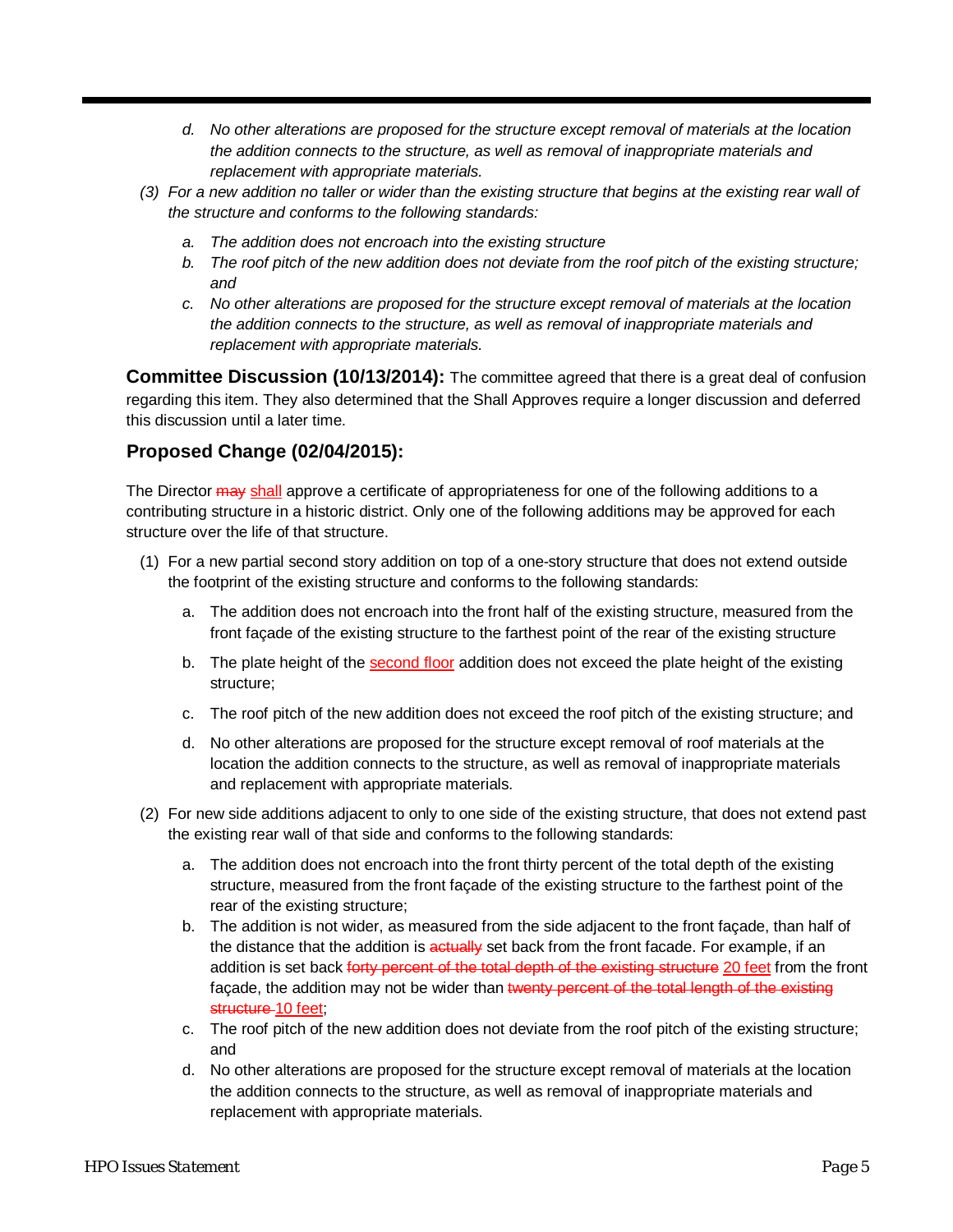- (3) For a new addition no taller or wider than the existing structure that begins at the existing rear wall of the structure and conforms to the following standards:
	- d. The addition does not encroach into the existing structure
	- e. The roof pitch of the new addition does not deviate from the roof pitch of the existing structure; and
	- f. No other alterations are proposed for the structure except removal of materials at the location the addition connects to the structure, as well as removal of inappropriate materials and replacement with appropriate materials.

# **9. Certificate of Appropriateness application requirements (Sections 33-238 and 33- 247)**

This item is closed out.

## **10. Criteria for alterations and additions (Section 33-241)**

This item is closed out.

## **11. Criteria for new construction (Section 33-242)**

**Issue:** Two of the five criteria for New Construction refer to land uses whose definitions are unclear. Criteria 4 and 5 address the overall height of a structure, depending on whether the structure is "used for residential purposes" or "used for commercial purposes." There is no criterion that addresses a structure that is used for any other type use than those two (for instance, a new church or school.). This creates confusion as to how to review projects that might not be obviously residential or commercial in use. A few examples of structures that cause problems for staff to review are mixed-use structures. Finally, it is currently possible to apply for a new construction COA for sites that already have a contributing structure.

**Approach:** Examine the criteria and revise so that it addresses all types of structures that could be constructed in the historic districts, and resolves confusion regarding definitions of land uses that correspond to various criteria. Consider adding criterion that a new construction application may be accepted only if a buildable site is available; if there is currently a contributing building on the site, the application will not be accepted until demo/relocation has been approved.

**Comments from the committee:** (Elliott) Consider whether it is appropriate to compare the height of a new two-story structure to contributing two-story structures if two-story structures are not typical for the district.

**Comments from the public:** The word "Typical" needs definition.

## **Proposed Change (12/01/2014):**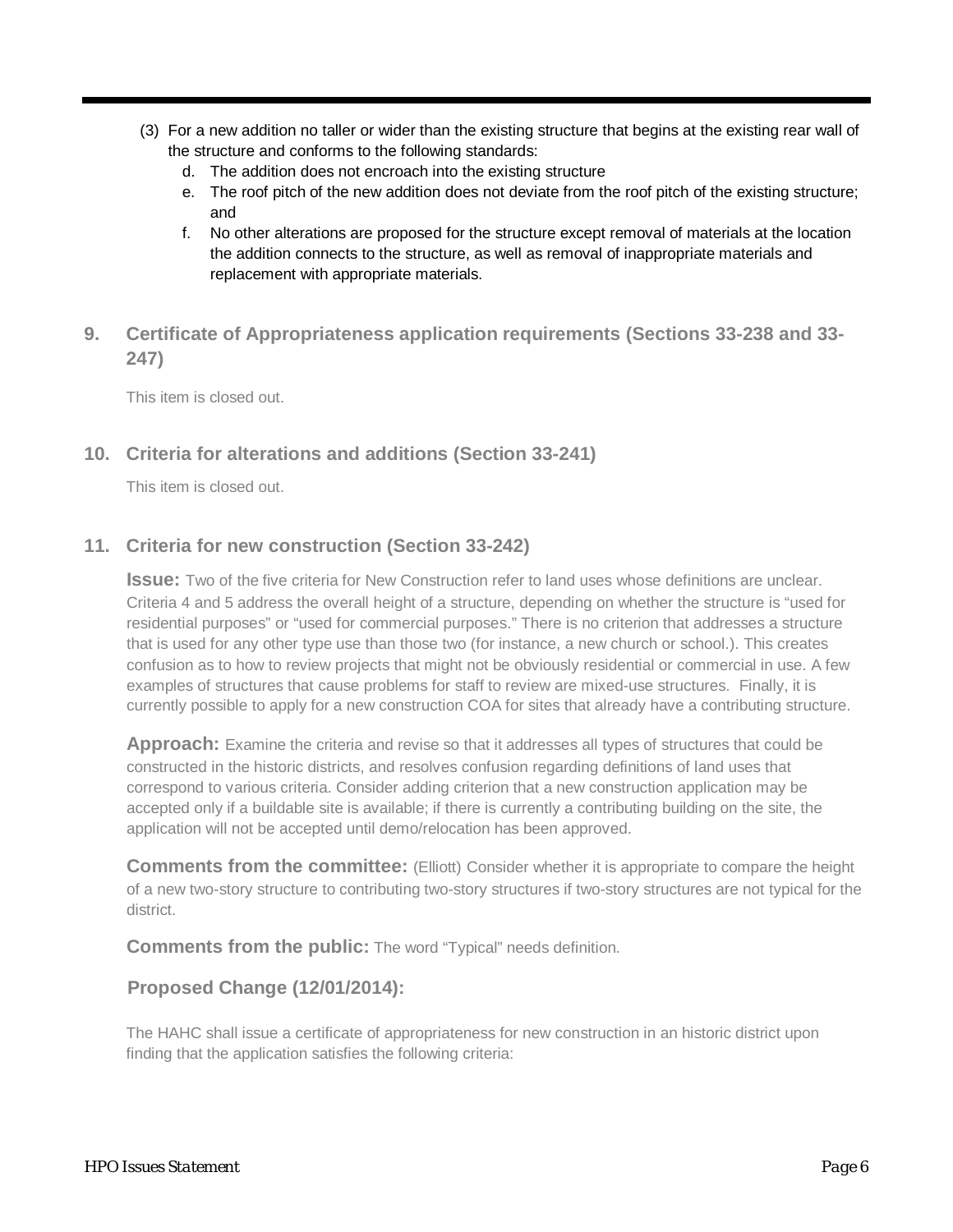- (1) The new construction must match the typical setbacks of existing contributing structures along the blockface and opposing blockface;
- (2) The exterior features of new construction must be compatible with the exterior features of existing contributing structures in the historic district along the blockface and opposing blockface; and
- (3) The proportions of the new construction, including height, width, scale, and roof pitch, must be compatible with the typical proportions of existing contributing structures along the blockface and opposing blockface.
- (4) The height of the eaves of a new construction intended for use for residential purposes must not be taller than the typical height of the eaves of existing contributing structures used for residential purposes in the historic district; and
- (5) The height of new construction intended for use for commercial purposes must not be taller than the typical height of the existing structures used for commercial purposes in the historic district.

Nothing in the foregoing shall be construed to require or impose a single architectural style in any historic district.

**Committee Discussion (12/01/2014):** The committee discussed the need for a working definition of typical. Is it the average, the mean, or within a range? If something happens once in the district, is it typical? One suggestion was to add a criterion for: "*the height of the eaves and ridges of the new construction may be no taller than the eaves and ridges of contributing structures on the blockface.*" The committee discussed the difference between the words "blockface", "district" and "nearby area." Which should be used? Does using "blockface" preclude a two story home from being constructed on a block with only one story houses? In addition, there was discussion about how side setbacks are treated, especially on the corner lots. It was agreed upon that the side of a corner should be in line with the side setbacks on other corner lots along that block. The Director acknowledged that more work is needed on this issue.

**Comments from the public:** The committee should consider using blockface when there are contributing structures on that block, but the entire district when there are none. Massing, scale and side setback should be considered equally important – especially on corner lots.

## **Proposed Change (12/15/2014):**

- (1) The new construction must match the typical setbacks of existing contributing structures in the historic district;
- (2) The exterior features of new construction must be compatible with the exterior features of existing contributing structures in the historic district;
- (3) The proportions of the new construction, including height, width, scale, and roof shape and pitch, must be compatible with the typical proportions of existing contributing structures in the historic district.
- (4) The height of the eaves and ridge of new construction that includes any residential use intended for use for residential purposes must not be taller than the typical height of the eaves and ridge of existing contributing structures used for residential purposes in the historic district; and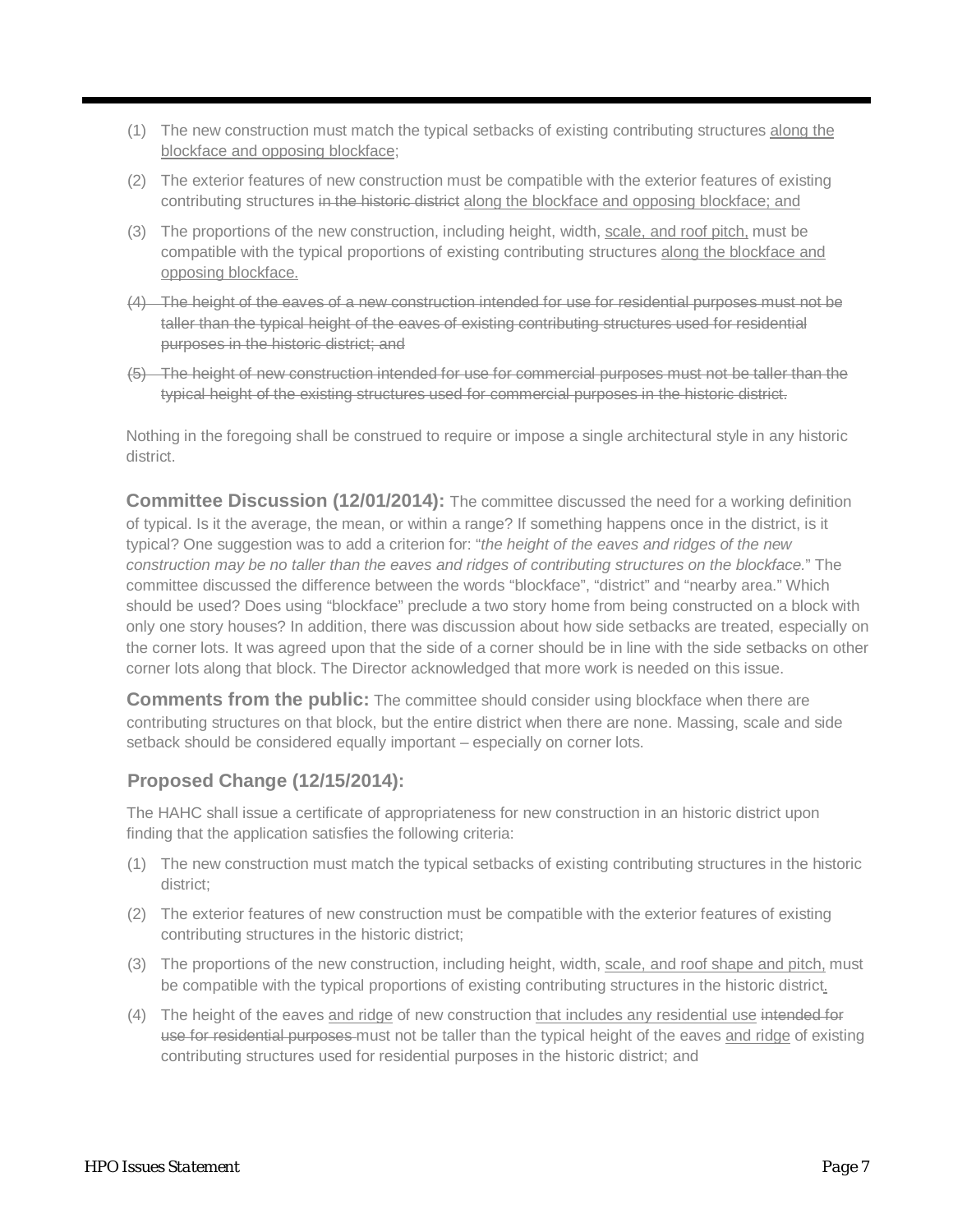(5) The height of new construction intended for use for non-residential commercial purposes must not be taller than the typical height of the existing structures used for commercial purposes in the historic district.

Nothing in the foregoing shall be construed to require or impose a single architectural style in any historic district.

*Note:* Add a definition for typical to the definitions page.

**Committee Discussion (12/15/2014):** The Committee discussed the difference between "typical structures in the historic district" versus "typical structures along the blockface." The Director explained that there had been considerable public comments on this issue. Changing the word to blockface allowed for more contextual review but created a criteria that tended to be more restrictive than what it is currently. He stated that he believed that maintaining the language that referenced historic districts was in keeping with the intent of this review. Generally, the committee was satisfied with using "historic district," and allowing Design Guidelines to take it further if the community desired.

The Committee discussed Criteria #5 at length and suggested this change: "…typical height of the existing structure that does not include residential use." .

The Committee was in agreement that the intent should be for the heights of structures to be compared with like-type structures. For instance, structures that look like a house should have heights typical of other structures that look like a house. Structures that look to be commercial should have heights no greater than other contributing structures that look commercial. Staff agreed to develop language that said that. The Committee expressed concern that the criteria not allow a commercial building be built in the middle of a residential street.

For the definition of typical, the Committee suggested that it be "mode minus 10% of the extremes, measured by finished floor." The Design Guidelines should define what finished floor should be.

Proposed Change (01/12/2014): After listening to the committee discussion and comments from the public, staff understands that context is an important consideration when reviewing applications for Certificates of Appropriateness for new construction. Staff proposes that the best way to consider context is to compare new construction against contributing structures in the immediate vicinity, ergo on the blockface. However, this change is not intended to prevent the construction of a two-story structure on a blockface that has only one-story contributing structures. Therefore staff recommends the following:

- (1) The new construction must match the typical setbacks of existing contributing structures along the blockface and opposing blockface;
- (2) The exterior features of new construction must be compatible with the exterior features of existing contributing structures in the historic district along the blockface and opposing blockface; and
- (3) The proportions of the new construction, including height, width, scale, and roof pitch, must be compatible with the typical proportions of existing contributing structures along the blockface and opposing blockface.
- (4) The height of the eaves of a new construction intended for use for residential purposes must not be taller than the typical height of the eaves of existing contributing structures used for residential purposes in the historic district; and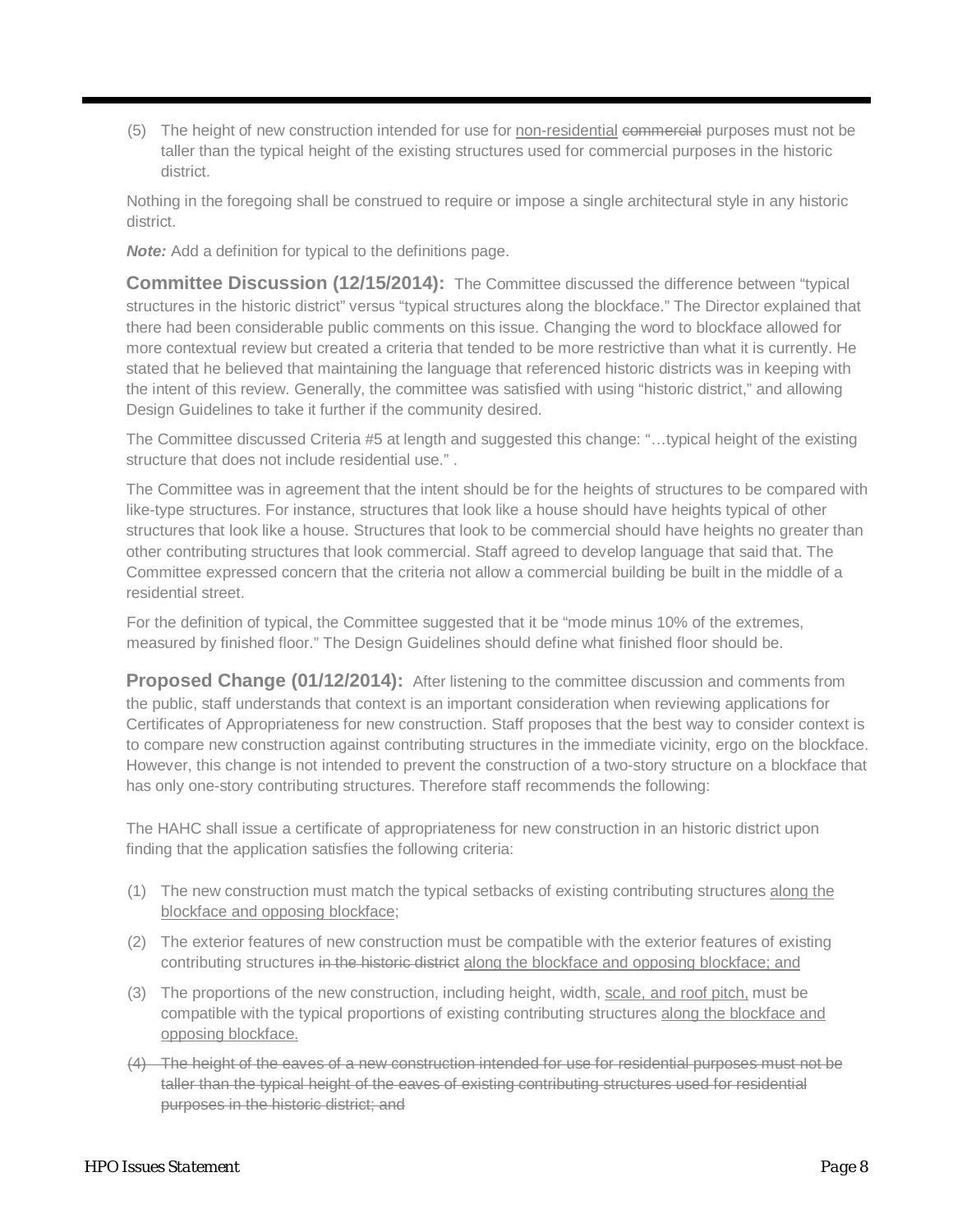(5) The height of new construction intended for use for commercial purposes must not be taller than the typical height of the existing structures used for commercial purposes in the historic district.

Nothing in the foregoing shall be construed to prevent a two-story structure from being constructed on a blockface with only one-story contributing structures on the blockface or opposing blockface, unless otherwise stated in a district's Design Guidelines.

**Proposed Change (01/28/2014):** Throughout its discussion of this issue, the Committee has weighed the difference between "Blockface" and "District" and has been unable to come to a conclusion. Each option has its own advantages and each poses its own set of challenges. Neither option is without complications. As an alternative, staff is proposing a third option to be considered as a compromise between the two initial considerations.

#### **OPTION A:** *Historic District*

The HAHC shall issue a certificate of appropriateness for new construction in an historic district upon finding that the application satisfies the following criteria:

- (1) The new construction must match the typical setbacks of existing contributing structures in the blockface;
- (2) The exterior features of new construction must be compatible with the exterior features of existing contributing structures in the historic district;
- (3) The proportions of the new construction, including height, width, scale, and roof shape and pitch, must be compatible with the typical proportions of existing contributing structures in the historic district;
- (4) The height of the eaves and ridge of new construction that includes any single-family residential use must not be taller than the typical height of the eaves and ridge of existing contributing structures originally used for single-family residential purposes in the historic district;
- (5) The height of the eaves and ridge of new construction for a use identified as religious and educational under section 26-492 of this Code must not be taller than the typical height of the eaves and ridge of existing contributing structures originally used for religious or educational purposes in the historic district. If no existing contributing structures originally used for religious or educational purposes exist within the historic district, the HAHC may determine the appropriate height based on an evaluation of the unique characteristics of the historic district; and
- (6) The height of new construction intended for use other than single-family residential, religious or educational must not be taller than the typical height of the existing structures used for a purpose other than single-family residential, religious or educational in the historic district.

Nothing in the foregoing shall be construed to require or impose a single architectural style in any historic district.

#### **OPTION** *B***:** *Blockface***:**

- (1) The new construction must match the typical setbacks of existing contributing structures along the blockface and opposing blockface;
- (2) The exterior features of new construction must be compatible with the exterior features of existing contributing structures along the blockface and opposing blockface; and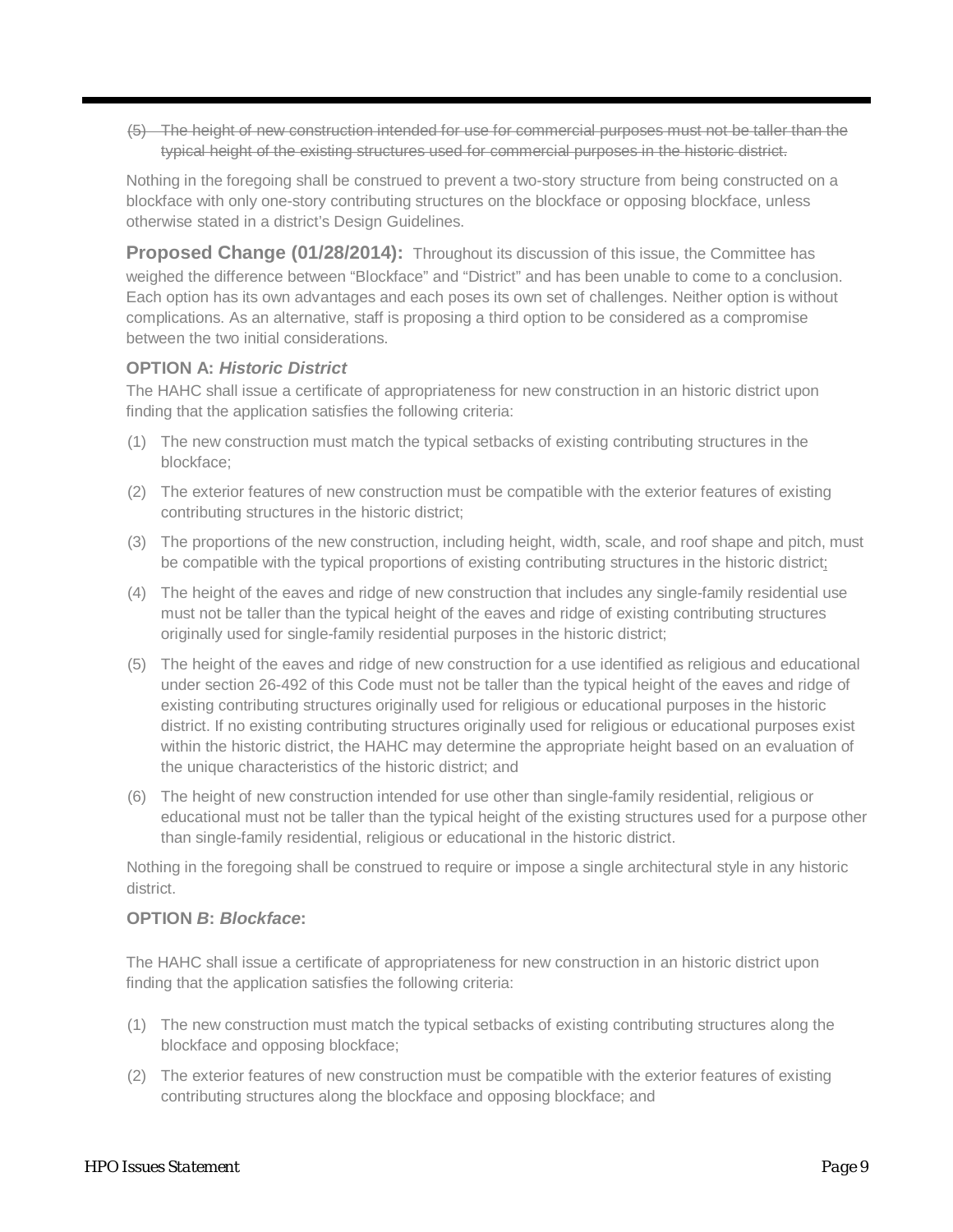(3) The proportions of the new construction, including height, width, scale, and roof pitch, must be compatible with the typical proportions of existing contributing structures along the blockface and opposing blockface.

Nothing in the foregoing shall be construed to prevent a two-story structure from being constructed on a blockface with only one-story contributing structures on the blockface or opposing blockface, unless otherwise stated in a district's Design Guidelines.

## **OPTION C:** *Immediate Vicinity*

The HAHC shall issue a certificate of appropriateness for new construction in an historic district upon finding that the application satisfies the following criteria:

- (1) The new construction must match the typical setbacks of existing contributing structures along the blockface and opposing blockface;
- (2) The exterior features of new construction must be compatible with the exterior features of existing contributing structures within adjacent blocks (or) within the surrounding nine-block area; and
- (3) The proportions of the new construction, including height, width, scale, and roof pitch, must be compatible with the typical proportions of existing contributing structures within adjacent blocks (or) within the surrounding nine-block area.

Nothing in the foregoing shall be construed to prevent a two-story structure from being constructed on a blockface with only one-story contributing structures on the blockface or opposing blockface, unless otherwise stated in a district's Design Guidelines.

#### **Definition of Typical (applies to all options):**

Typical means a range of measurements commonly found within the identified area for the height, setback, or other physical features of contributing structures and excludes the extremes on both ends. **OR**

Typical means a range of measurements commonly found within the identified area for the height, setback, or other physical features of contributing structures. The range shall be one standard deviation from the existing contributing structures with the same number of stories within the historic district.

In both cases, the definition of typical may be modified to accommodate unique characteristics of a historic district upon adoption of design guidelines for the historic district.

**Committee Discussion (12/15/2014):** The Director presented the three options, as well as one additional option transmitted separately (identified as Option D). In addition, staff presented hypothetical maps illustrating the effects of the options in a variety of scenarios. After considerable conversation, the Committee identified a consensus as such:

- 1) Setbacks should be compared to setbacks along the blockface.
- 2) Exterior features should be compatible within the Historic District. The term "exterior features" should be changed to "architectural elements."
- 3) Consider the definition of typical to be the first one listed (Typical means a range of measurements commonly found within the identified area for the height, setback, or other physical features of contributing structures and excludes the extremes on both ends.)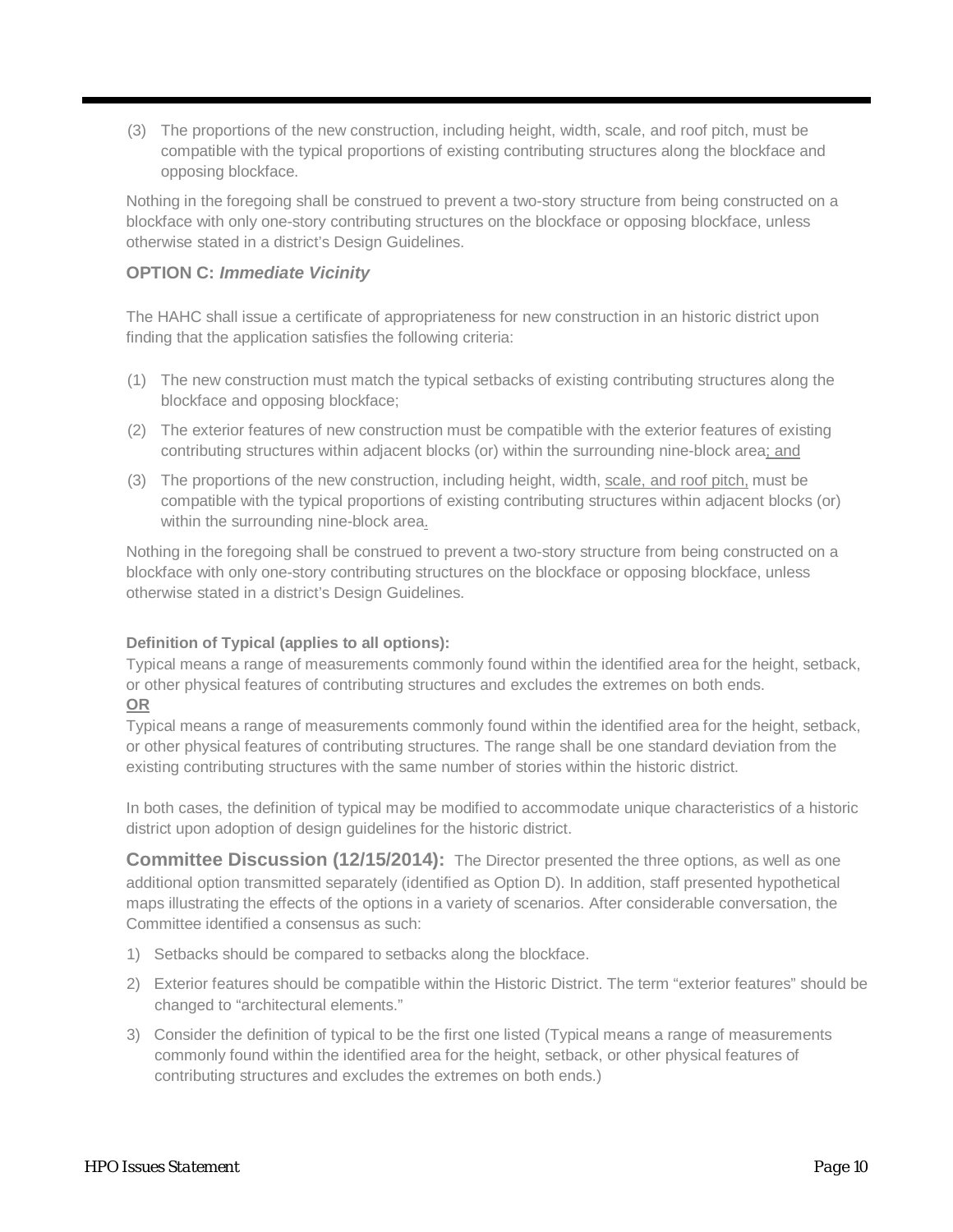4) Include in the final language that "*Nothing in the foregoing shall be construed to prevent a two-story structure from being constructed on a blockface with only one-story contributing structures on the blockface or opposing blockface, unless otherwise stated in a district's Design Guidelines."*

# **12. Criteria for relocation and/or demolition (Sections 33-243 and 33-247)**

**Issue:** The loss of contributing structures through demolition or relocation has a detrimental impact on an historic district. The existing criteria for both of these actions provides limited direction to staff on how to review applications based on "economic hardship" or "unusual or compelling circumstances."

**Approach:** Research other cities' criteria for reviewing these applications. Consider revising review criteria language to assist the applicant, staff and the Commission to make more informed decisions based on better information. Clarify the difference between relocating a structure on-site versus relocating it offsite.

## **Proposed Change (02/04/2014):**

**Sec. 33-243. Same—Relocation of landmark, protected landmark, or contributing structure.**

- (a) The HAHC shall issue a certificate of appropriateness for the relocation of any landmark, protected landmark, or contributing structure upon finding that the application satisfies one or more of the following criteria:
	- (1) For landmarks and protected landmarks:
		- a. Has architectural or historical value independent of its physical location that will not be diminished with relocation;
		- b. Can be moved without significant damage to its physical integrity;
		- c. Will be relocated to an area that is compatible with the historical and architectural character of the landmark, protected landmark; and
		- d. If located in an historic district, can be relocated without diminishing the integrity of the historic district in which it is located.
	- (2) For contributing structures being relocated within the historic district
		- a. Can be moved without significant damage to its physical integrity; and
		- b. Will be relocated to an area that is compatible with and retains the distinguishing qualities, historical and architectural character, and integrity of the contributing structure and the district.
	- (3) For contributing structures being relocated outside of the historic district
		- (a) The applicant has established an unreasonable economic hardship pursuant to the criteria of section 33-247(c) of this Code; or
		- (b) The applicant has established unusual or compelling circumstances pursuant to section 33-247(d) of this Code.
	- (4) The relocation is necessary to protect the landmark, protected landmark, or contributing structure from demolition resulting from a public improvement project or natural event.
- (b) Alternatively, the HAHC shall issue a certificate of appropriateness for relocation if relocation of the landmark, protected landmark, or contributing structure has been identified as an alternative to demolition pursuant to section 33-247(f) of this Code.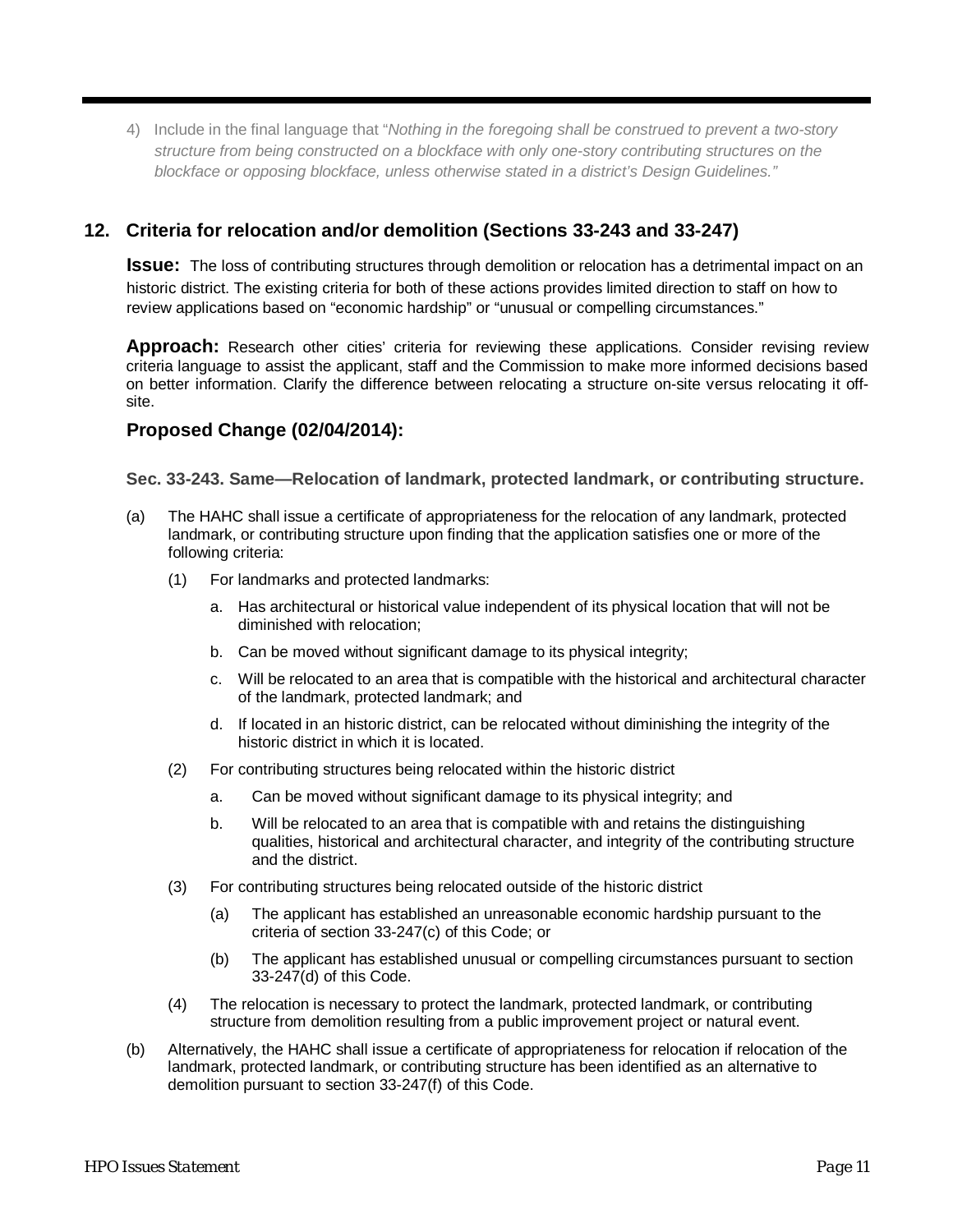**Sec. 33-244. Same—Relocation of noncontributing structure.**

The HAHC shall issue a certificate of appropriateness for the relocation of a noncontributing structure within or into an historic district upon finding that the application satisfies the criteria in section 33-242 of this Code as if it were new construction.

**Sec. 33-245. Same—Relocation of a building, structure or object on archaeological site.**

The HAHC shall issue a certificate of appropriateness for the relocation of a building, structure or object within, into or out of an archaeological site upon finding that the application satisfies the following criteria:

- (a) The relocation will not destabilize any archaeological resources within or on the archaeological site; and
- (b) The relocation will comply with the requirements of section 33-246 of this Code.

**Sec. 33-246. Same—Excavation.**

The HAHC shall issue a certificate of appropriateness for the excavation of an archaeological site upon finding that the application meets the following criteria:

- (a) The excavation must be conducted so as to protect and preserve archaeological resources affected by, or adjacent to, the excavation; and
- (b) The applicant must commit to make reasonable efforts to mitigate and stabilize archaeological resources if they are disturbed.

**Sec. 33-247. Same—Demolition of landmark, protected landmark or contributing structure, or within archaeological site.**

The HAHC shall issue a certificate of appropriateness for the demolition of a landmark, a protected landmark, or a contributing structure, or for demolition of a building, structure or object on or in an archaeological site upon demonstration based on a preponderance of credible evidence of an unreasonable economic hardship or unusual or compelling circumstance exists.

- (a) Determination of an unreasonable economic hardship shall be based upon the following criteria:
	- (1) The property is incapable of earning a reasonable return, without regard to whether the return is the most profitable return;
	- (2) The owner has demonstrated that the property cannot be adapted for any other use, whether by the current owner, by a purchaser or by a lessee, that would result in a reasonable return;
	- (3) The owner has demonstrated reasonable efforts to find a purchaser or lessee interested in acquiring the property and preserving it, and that those efforts have failed; and
	- (4) If the applicant is a nonprofit organization, determination of an unreasonable economic hardship shall instead be based upon whether the denial of a certificate of appropriateness financially prevents or seriously interferes with carrying out the mission, purpose, or function of the nonprofit corporation.
- (b) Determination of the existence of an unusual or compelling circumstance shall be based upon the following criteria: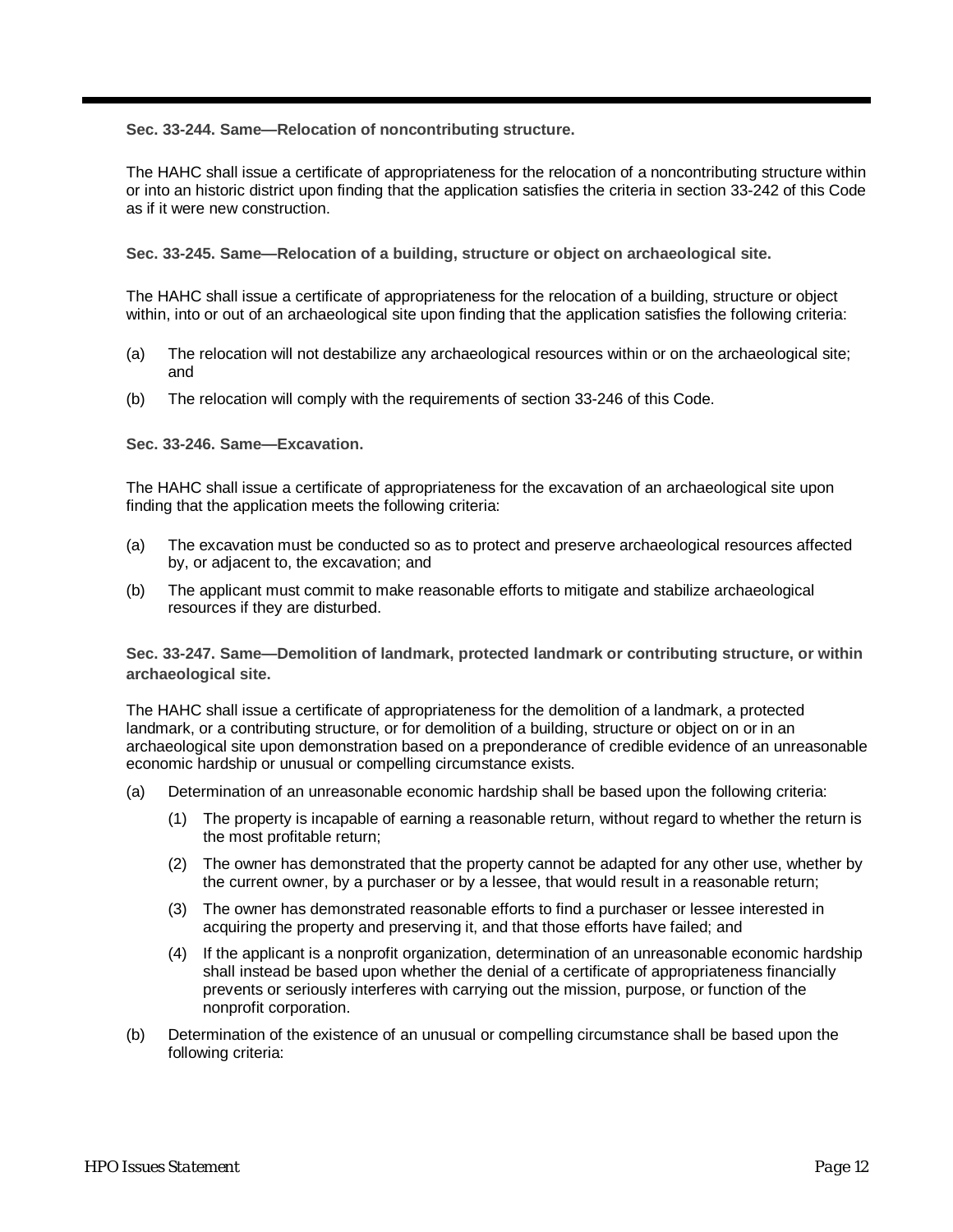- (1) The owner has established that the structure or property has undergone significant and irreversible changes that have caused it to lose its historic, cultural, architectural or archeological significance, and its importance to the integrity of the district.
- (2) Such changes were not caused either directly or indirectly by the owner, and were not due to intentional or negligent destruction or a lack of maintenance rising to the level of a demolition by neglect.
- (3) For property located within a historic district, the applicant has identified definite plans for reuse of the property if the proposed demolition or relocation is carried out and such plans are compatible with the architectural, cultural, historical or archaeological character of the surrounding area.
- (c) If the HAHC does not issue a certificate of appropriateness for demolition pursuant to subsection (a), the director and the applicant shall have 90 days for which to explore alternatives to demolition. The applicant may not pursue a remedy through an appeal of the HAHC decision during this period. It shall be the duty of an applicant for a certificate of appropriateness for demolition to participate in good faith in a diligent effort to identify alternatives to demolition. The HAHC, the director and the applicant may consult with recognized historic preservation organizations and other civic groups, public agencies and interested citizens to determine the feasibility of:
	- (1) Public or other acquisition of the property, structure, building or object;
	- (2) Relocating one or more of the structures or features of the property if to do so would preserve its historic or architectural value upon demonstrating that the property meets the criteria for relocation in 33-243; or
	- (3) Any other reasonable means of preserving the property, structure, building or object's historic or architectural value.

#### **13. Allow for a Certified Local Government**

**Issue:** The city is not currently designated as a Certified Local Government. The benefits of being designated a CLG are:

1) Eligibility for matching grants (he said range of \$5 – 40,000) for historic resources/building surveys and

2) Training and technical support from Texas Historical Commission.

In Texas, a city or a county may apply to become a Certified Local Government (CLG). To qualify as a CLG, a local government must:

- Enforce state or local legislation that protects historic properties
- Establish a qualified review commission composed of professional and lay members
- Maintain a system for surveying and inventorying historic properties
- Provide for public participation in the historic preservation process, including recommending properties to the National Register of Historic Places.

**Approach:** The application for designation as a CLG is attached (see attachment entitled Texas Historical Commission). It is currently unclear what, if any, specific Code changes are required in order to become a Certified Local Government. Staff will continue discussions with the Texas Historical Commission and make recommendations at the next meeting of the committee.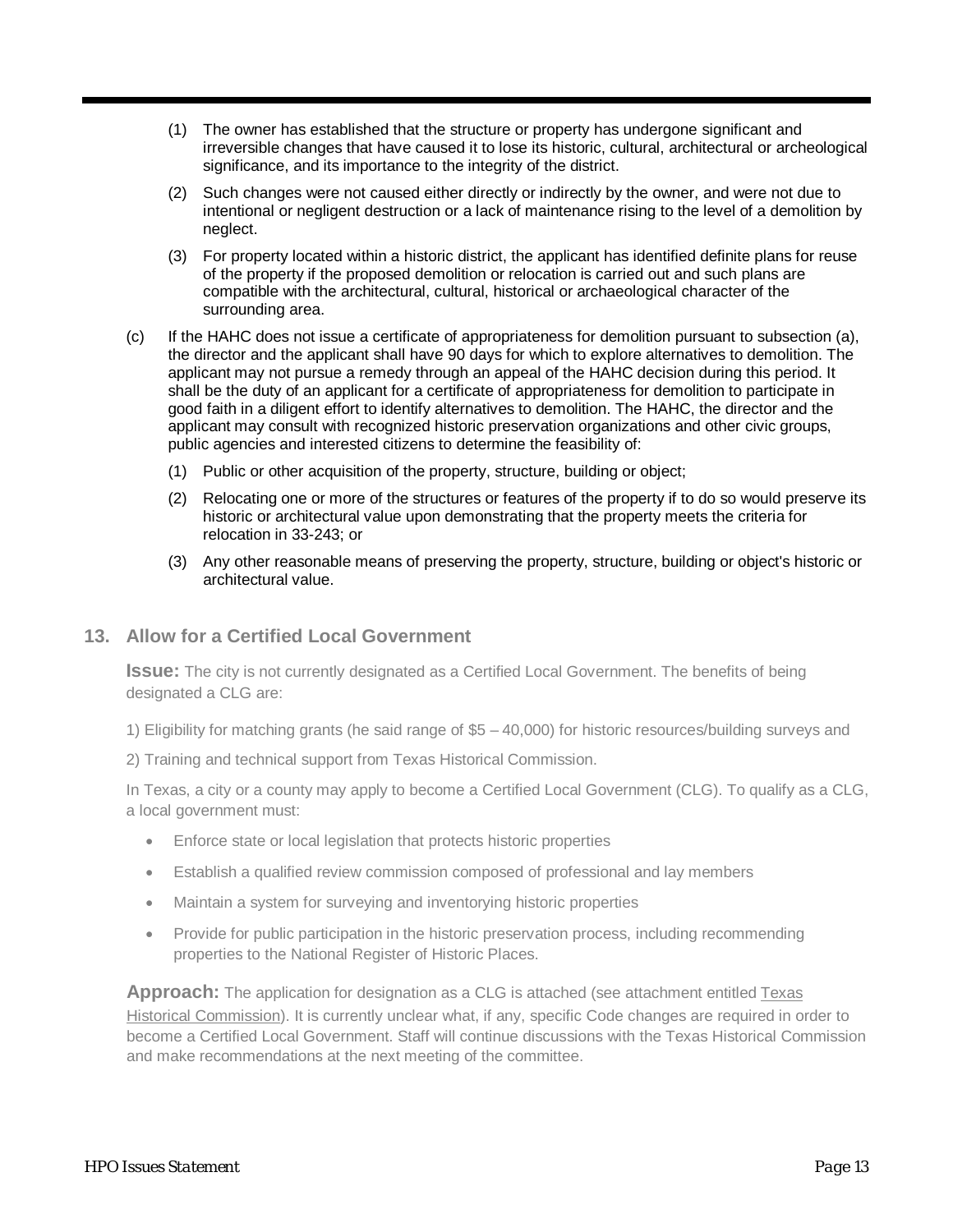**Committee Discussion (10/13/2014):** The committee agreed to defer this discussion until a later time.

# **14. Tax exemption policies for historic sites (Chapter 44 Section 44-5)**

**Issue:** The city's current tax exemption program is intended to provide an incentive toward preservation activities. It is unclear exactly what expenses are included in the calculation. Currently, , home additions above and beyond preservation of the existing structure receive tax exemption benefits – including kitchen appliances and granite countertops. In addition, in some cases, homeowners who have violated COA requirements become eligible for the exemption, since the HAHC may grant a retroactive COA in order to prevent further deterioration of the historic structure. Finally, the code includes inconsistent terminology between chapters. Ch. 44-5 requires that qualifying work done to 'potentially contributing' structures have the effect of reversing incompatible alterations, although 'potentially contributing' has been eliminated as a building classification under Ch. 33.

Approach: Consider changes to the tax exemption qualifying expenditures and eligibility requirements.

**Committee Discussion (10/27/2014):** (Mod) The City should follow the eligibility requirements for state and federal guidelines. Essentially, the idea is that if you turn the structure upside down, anything that falls out would not count. That means that new kitchens and bathrooms do count. However, additions do not. (Elliott) Check whether land value is included. The committee asked to have a report from the City identifying the location and value of applications for tax exemptions that have been granted in recent years. The committee expressed dissatisfaction with the idea that property owners who had received a CofA after exceeding an approved scope of work would be eligible for tax exemptions. See Issue # 18 (Enforcement) for options on this issue.

## **15. Historic Commission (Section 33-211 and 33-212)**

This issue is closed out.

## **16. Appeals (Section 33-253)**

**Issue:** Currently, applicants may appeal a decision made by the HAHC to the Planning Commission and ultimately as a Rule 12 appeal to the City Council. Appellants frequently introduce new information at Planning Commission that was not provided to HAHC for their review. When reversing a denial decision of the HAHC, the Planning Commission is not required to identify how the application meets ordinance requirements.

**Approach:** Consider revising the process.

## **Proposed Change (02/04/2014):**

- When reversing a denial decision of the HAHC, the Planning Commission shall be required to identify how the application meets ordinance requirements.
- The appellant must give public notices in accordance with 33-238.1. (a sign posted on the property in question) not less than 15 days before the meeting of the Appeals Board.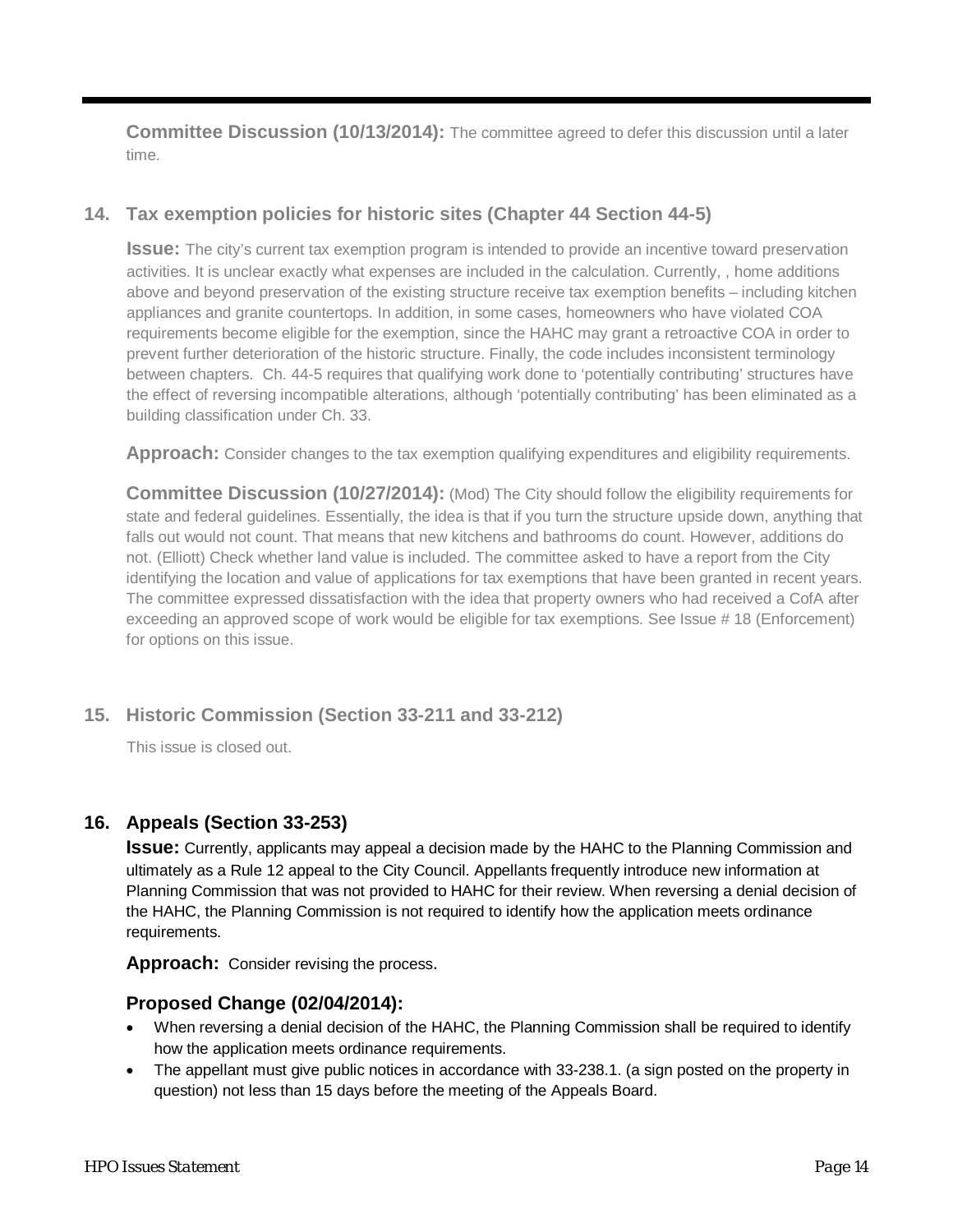- The appellant may not provide any new evidence to the Appeals Board that was not provided in the original application to the HAHC.
- Consider whether the Planning Commission continues to be the appropriate appellant body for HAHC decisions.
- Maintain the ability of an appellant to appeal the decision of the Appeals Board to City Council.
- **17. The penalty for illegal demolition (Section 33-203)**

This item is closed out.

## **18. Enforcement (Section 33-203)**

**Issue:** The City does not have a fully coordinated system to enforce the Code and respond to violations of it. In addition, the current structure of fines provides little incentive for compliance. Finally, in situations where a property owner exceeds the scope of a CofA, and the action leaves the historic structure in jeopardy due to weather or potential structural failure, the Commission often has no choice but to grant a CofA in order to allow the construction to be completed. This may allow bad actors to willingly damage buildings, knowing that there can be no penalty for doing so.

**Approach:** Fully research and work with other City enforcement offices to develop a coordinated approach to enforcement. Research other Texas cities to determine the maximum penalties for violations. Explore the creation of a "Corrective" CofA that will allow construction on the structure to continue, so that the historic material is protected, but will not allow the owner to benefit from the tax benefits of exceeding the scope.

#### **19. Deferrals (Section 33-239)**

## **20. Required notification for CofA applications (Section 33-238.1)**

**Issue:** Currently, the code requires applicants to post a sign on the property for demolition and relocation only. As a result, neighbors are often unaware that an application for a CofA for additions or alterations of contributing structures has been submitted. This significantly limits the public's ability to provide comment to the HAHC. This situation may be exacerbated with the movement of some CofA applications to Administration Approvals.

Approach: Consider requiring the placement of a sign on the property for all CofA applications, including those identified in Issue 1 of this paper.

**Comments from the public:** Demolition is defined as *"*an act or process that destroys in whole or in part any building, structure, object or site." CofAs that allow the removal of any part of the structure are allowing for "partial demolition" and require the same posted notice as full demolitions.